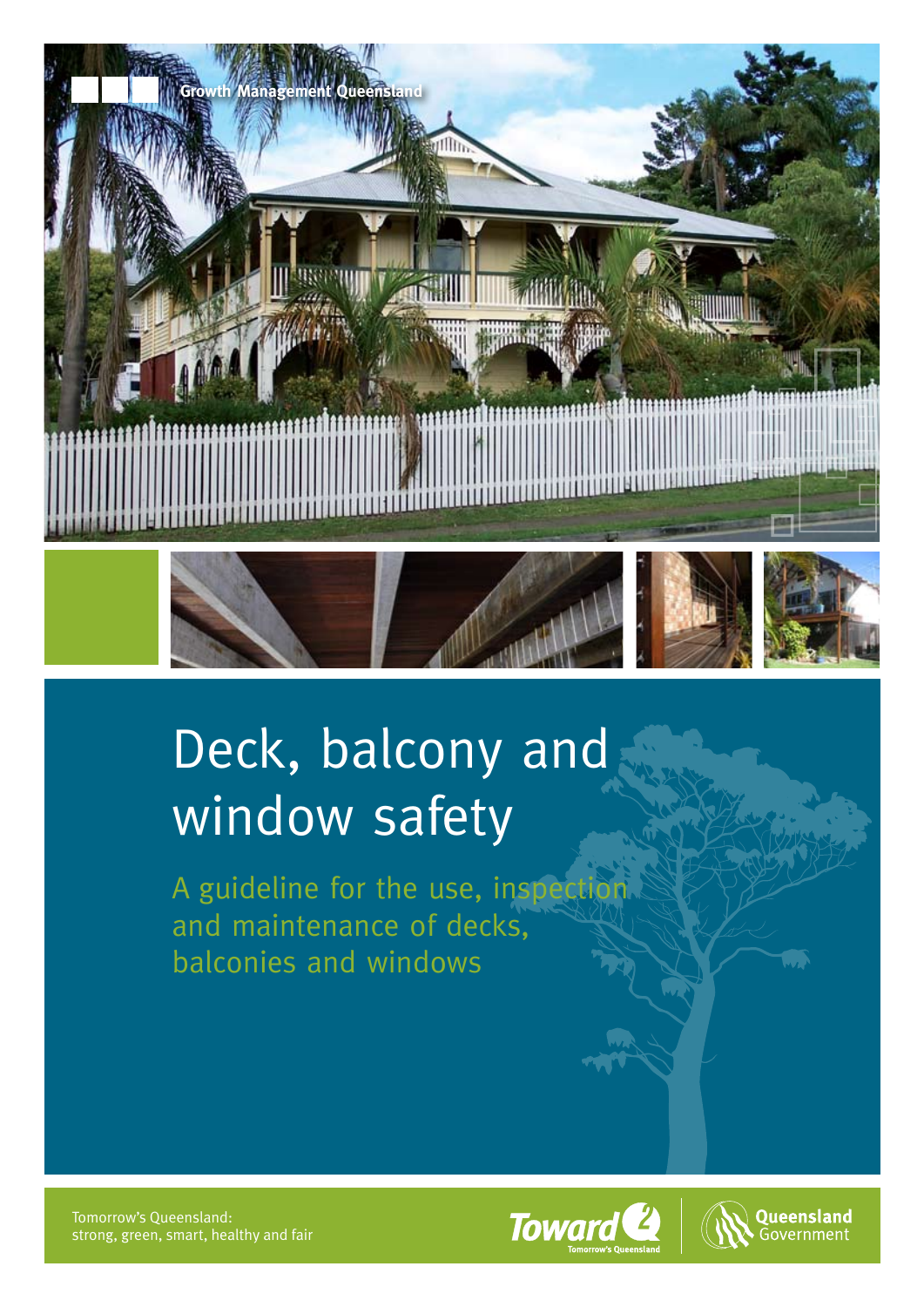#### **This guideline is an initiative of Growth Management Queensland.**

The State Government, through Growth Management Queensland, is leading the way with a focused approach to growth management, to help shape tomorrow's Queensland.

Growth Management Queensland has the task of managing the impacts of population growth through sustainable planning practices, timely provision of infrastructure to support our population and delivering best practice building standards.

The Department of Infrastructure and Planning brings together planning, local government and infrastructure responsibilities into one department enabling government to deliver integrated solutions, face the state's population and economic challenges and secure a sustainable future for Queensland.



©The State of Queensland (Department of Infrastructure and Planning) 2010.

Published by the Queensland Government, September 2010, 100 George Street, Brisbane Old 4000.

The Queensland Government supports and encourages the dissemination and exchange of information. However, copyright protects this document. The State of Queensland has no objection to this material being reproduced, made available online or electronically but only if it is recognised as the owner of the copyright and this material remains unaltered. Copyright inquiries about this publication should be directed to the Crown Copyright Administrator via email, crown.copyright@qld.gov.au or in writing to PO Box 15168, City East, Queensland 4002.

The Queensland Government is committed to providing accessible services to Queenslanders from all culturally and linguistically diverse backgrounds. If you have difficulty understanding this document and need an interpreter, please call the Translating and Interpreting Service (TIS National) on 131 450 and ask them to telephone the Queensland Department of Infrastructure and Planning on 07 3227 8548.

BSB\_0027\_001

**Disclaimer:** This document is produced to convey general information. While every care has been taken in preparing this document, the State of Queensland accepts no responsibility for decisions or actions taken as a result of any data, information, statement or advice, express or implied, contained within. The contents of this document were correct to the best of our knowledge at the time of publishing.

Any reference to legislation contained within is not an interpretation of the law. It is to be used as a guide only. The information contained within does not take into consideration any reference to individual circumstances or situations. Where appropriate independent legal advice should be sought.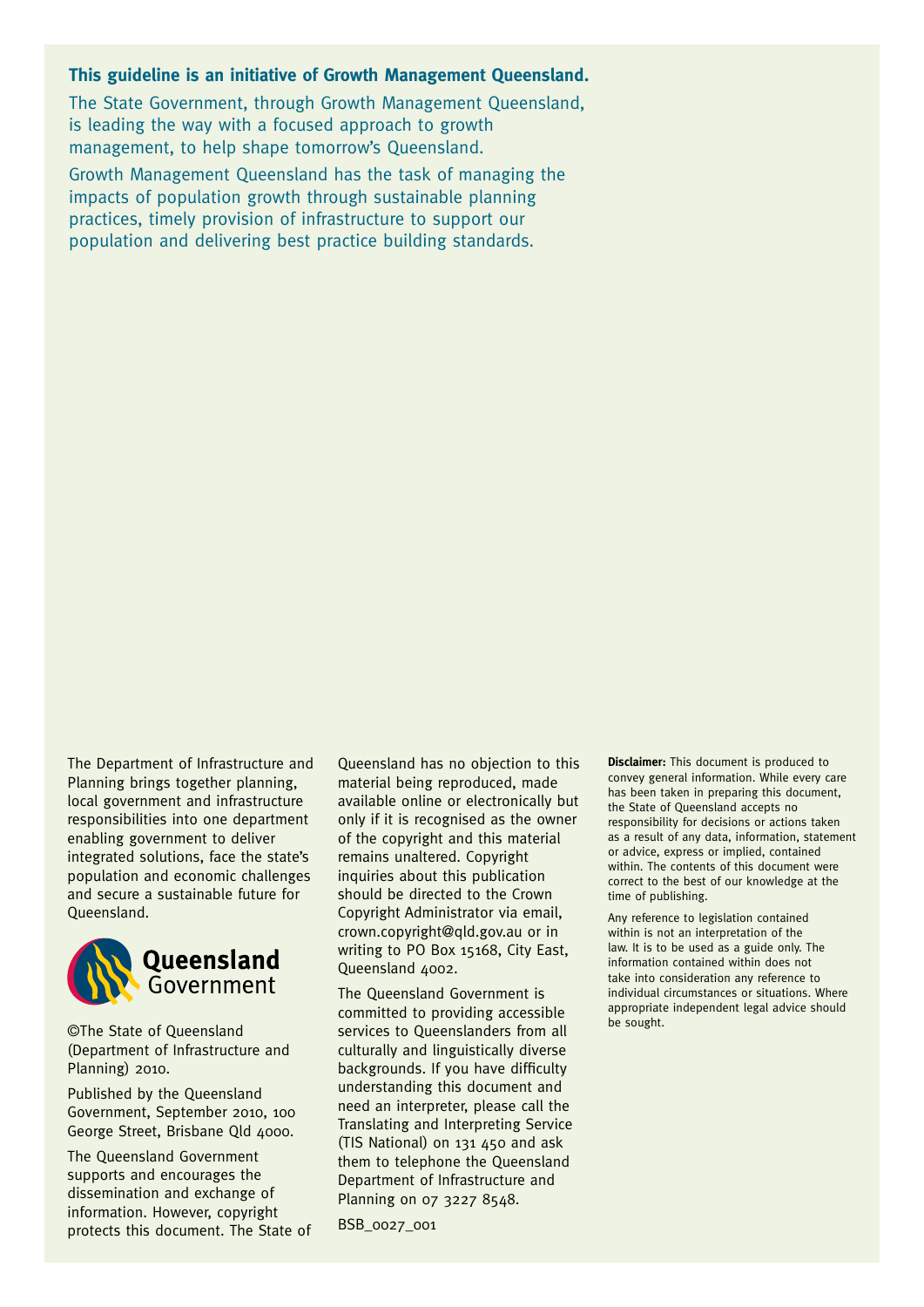# Contents

 $\blacksquare$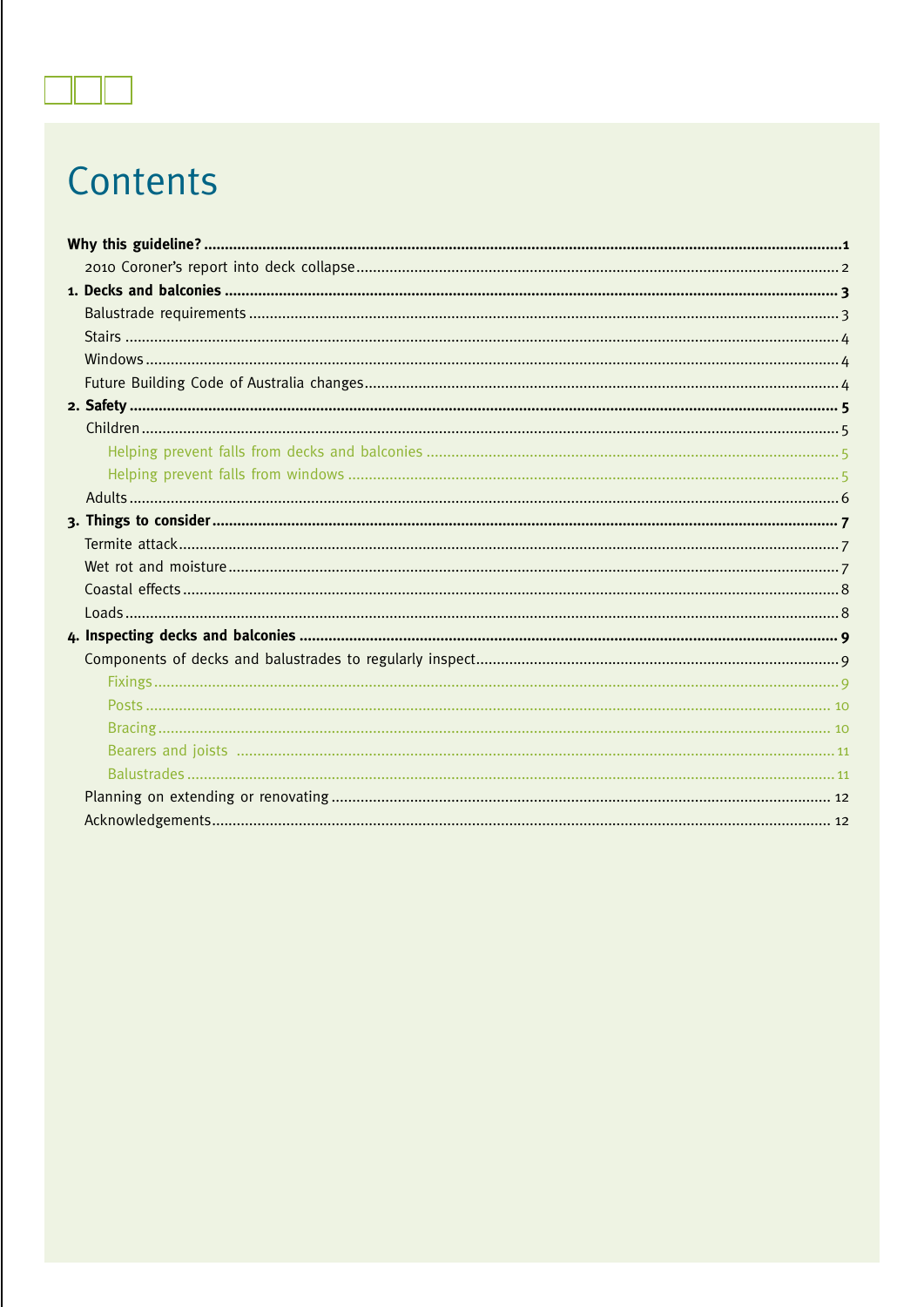

This guideline has been developed to help building owners and occupiers carry out inspections on balustrades, decks and balconies in order to check the safety.

It also includes useful advice about safety issues associated with elevated floors and opening windows.

Owners and managers of non-residential buildings with a deck or balcony, such as restaurants, hotels and clubs, may also find this guideline relevant.

In recent years a number of deaths and serious injuries have occurred as a result of falls from decks, balconies and windows, or from the collapse of decks and balconies.

Statistics from pre-purchase inspection agencies suggest that approximately six per cent of Australian houses have a timber deck or balcony and about two per cent of these may

cause potentially fatal injuries if they collapsed or if the balustrade or railing failed. These numbers are estimated to be even higher in Queensland where, due to our unique climate, timber decks are a major feature of many homes. Some of these decks may have been constructed inadequately or illegally and could now be in danger of collapse.

Building owners especially need to consider risks and consequences arising from an injury or death associated with a failing balustrade or deck, which is proven to be in poor condition or illegally built.

If you own a building with a balcony or deck—whether it is made from timber, metal, concrete or another material—you should ensure it is inspected carefully for decaying timbers, unstable balustrades, corrosion and cracking of concrete.

#### **Remember**

In Queensland from 1999 to 2008 more than 20 people died and hundreds injured after falling from decks or balconies, or as a result of deck or balcony collapse.

Had people been more aware of the dangers associated with elevated areas and the importance of adequate maintenance of decks and balconies, some of these deaths and injuries may have been prevented.



Adequate maintenance of decks and balconies can save lives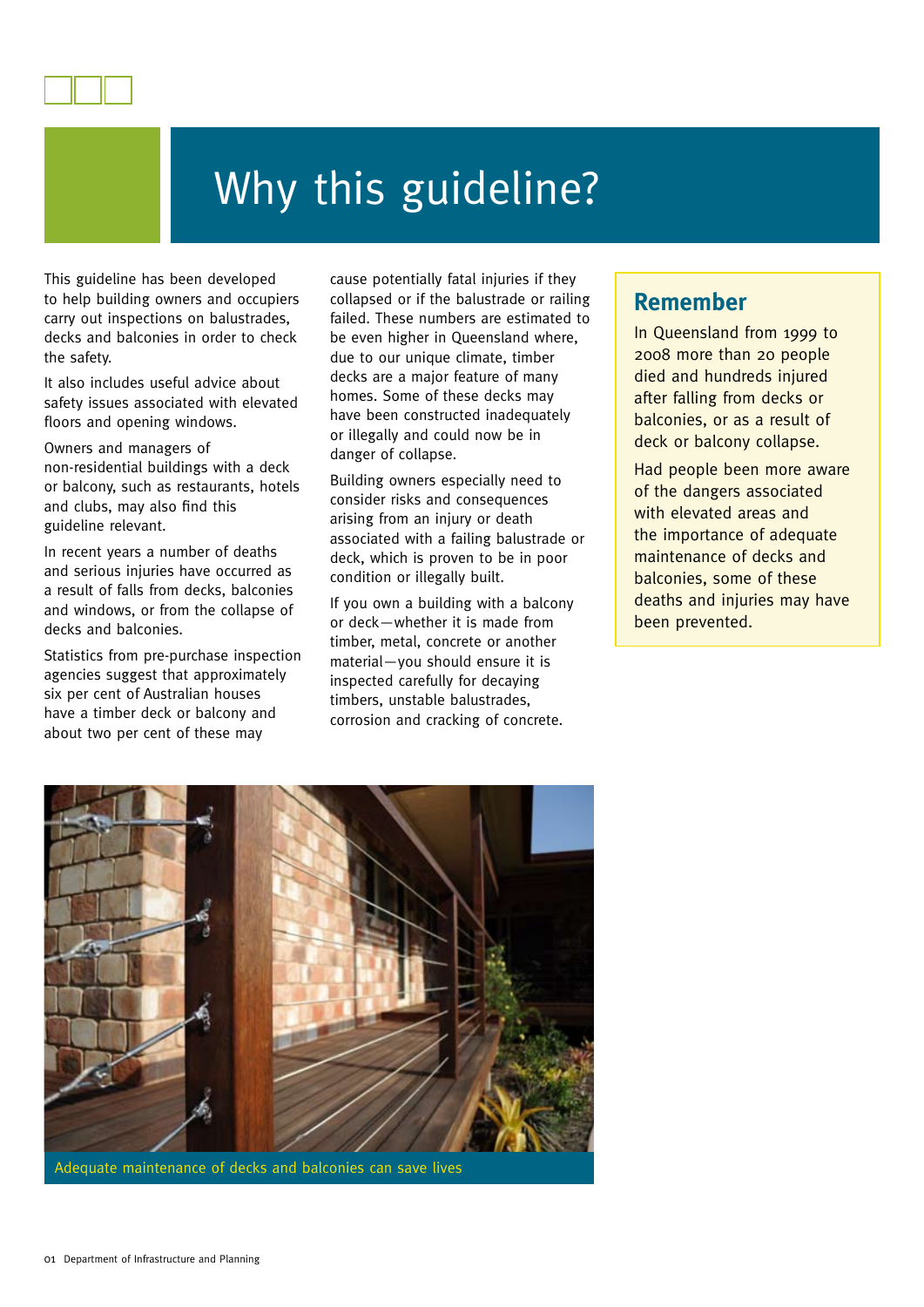# **2010 Coroner's report into deck collapse**

In November 2008 a deck collapsed causing the death of one person and injuring many. The deck was constructed prior to the 1940s using methods not common by today's standards.

On 28 June 2010, the Brisbane Coroner released the findings on the investigation into the death caused by the collapse.

**The Coroner recommended occupiers of all residential dwellings that include a timber deck or balcony (particularly those built before the 1940s) have them checked for structural integrity.** 

Figure 2 shows a typical construction method for pre-1940s decks. The beam (or bearer) is cogged out to hold the joist. The joist is held in place with nails. This was the joining method used on the collapsed deck.

In this type of construction method the ends of the joists are concealed by the bearer in the area where the joist rests.

Over time, the nails can rust out, the beam can bow outwards and the joist can separate, potentially resulting in structure failure or collapse as shown in Figure 3.

It is important to note that this is just one way in which a deck may fail. Other areas should be inspected on a regular basis to check the structure's reliability and integrity.



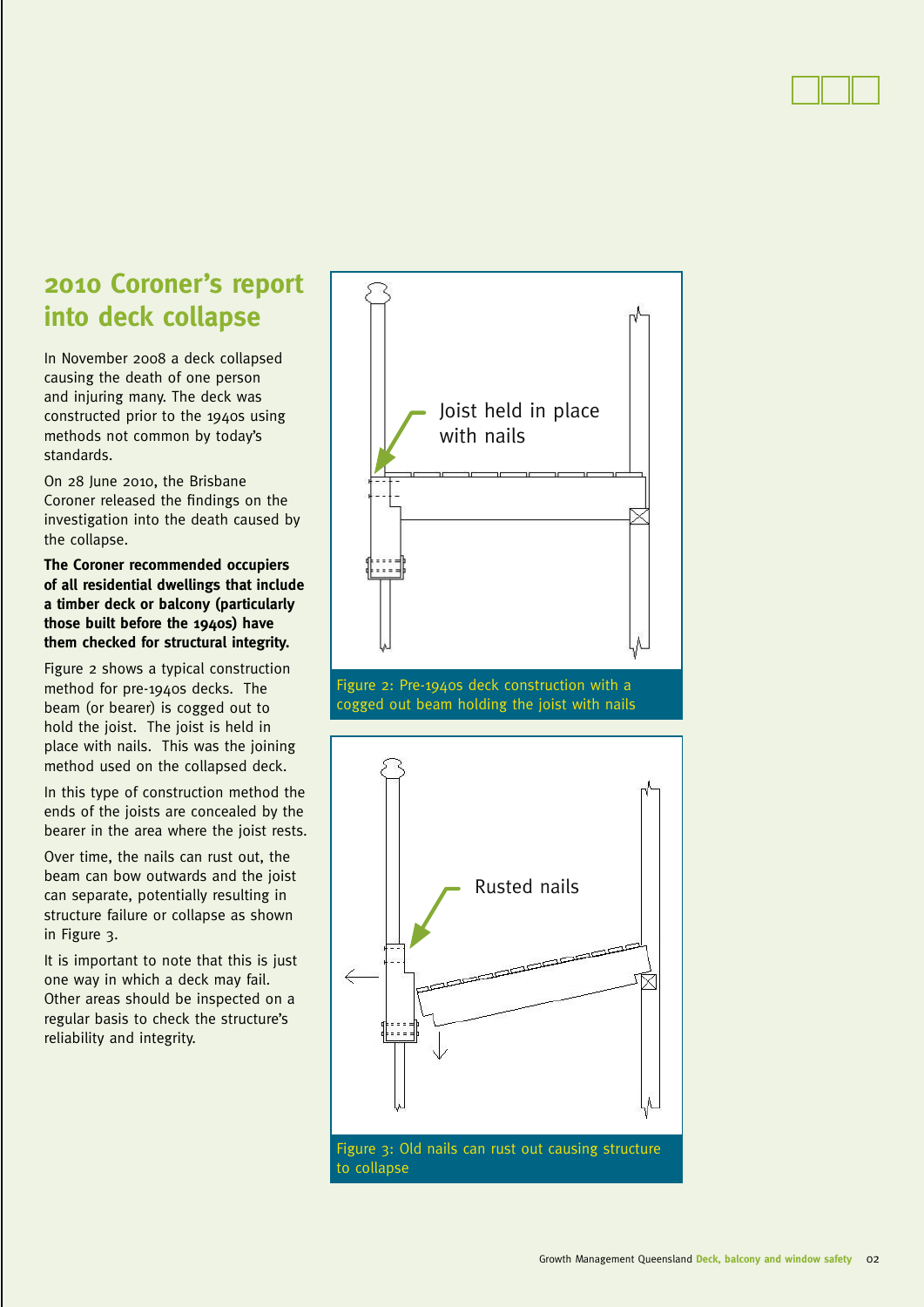

# Decks and balconies

# **Balustrade requirements**

In Queensland there are strict requirements for the design and construction of balustrades and railings.

Under the Building Code of Australia (BCA) a balustrade or barrier is required where people could fall one metre or more from a floor or accessible roof of a building. Put simply, where a difference in height from the deck or balcony to the ground or another lower level is one metre or more, a balustrade of at least one metre in height is required.

Retaining walls do not require a balustrade unless they are associated with a path of travel to, from or between buildings. However, for other retaining walls, it is a good idea to provide a balustrade or other barrier in situations where there is a risk of a person falling from the retaining wall.

Requirements for balustrades differ depending on the height of the deck or balcony above the ground. For decks or balconies more than one metre above the ground, a balustrade cannot have any openings greater than 125 millimetres, to help prevent people from falling through them. This is also a requirement for decorative balustrades. For decks or balconies more than four metres above the ground, a balustrade must also not have any climbable elements, such as horizontal rails, located between 150 millimetres and 760 millimetres from the floor.

Balustrades must be constructed so that they can resist the forces reasonably expected to be placed upon them. These forces include people leaning against them and strong winds.

### **Remember**

Where a deck or balcony is one metre or higher above the ground balustrades need to be at least one metre high.

For decks more than one metre above the ground, openings in balustrades, including decorative balustrades, cannot be greater than 125 millimetres.

For decks more than four metres above the ground, balustrades cannot have any climbable elements located between 150 millimetres and 760 millimetres from the floor.

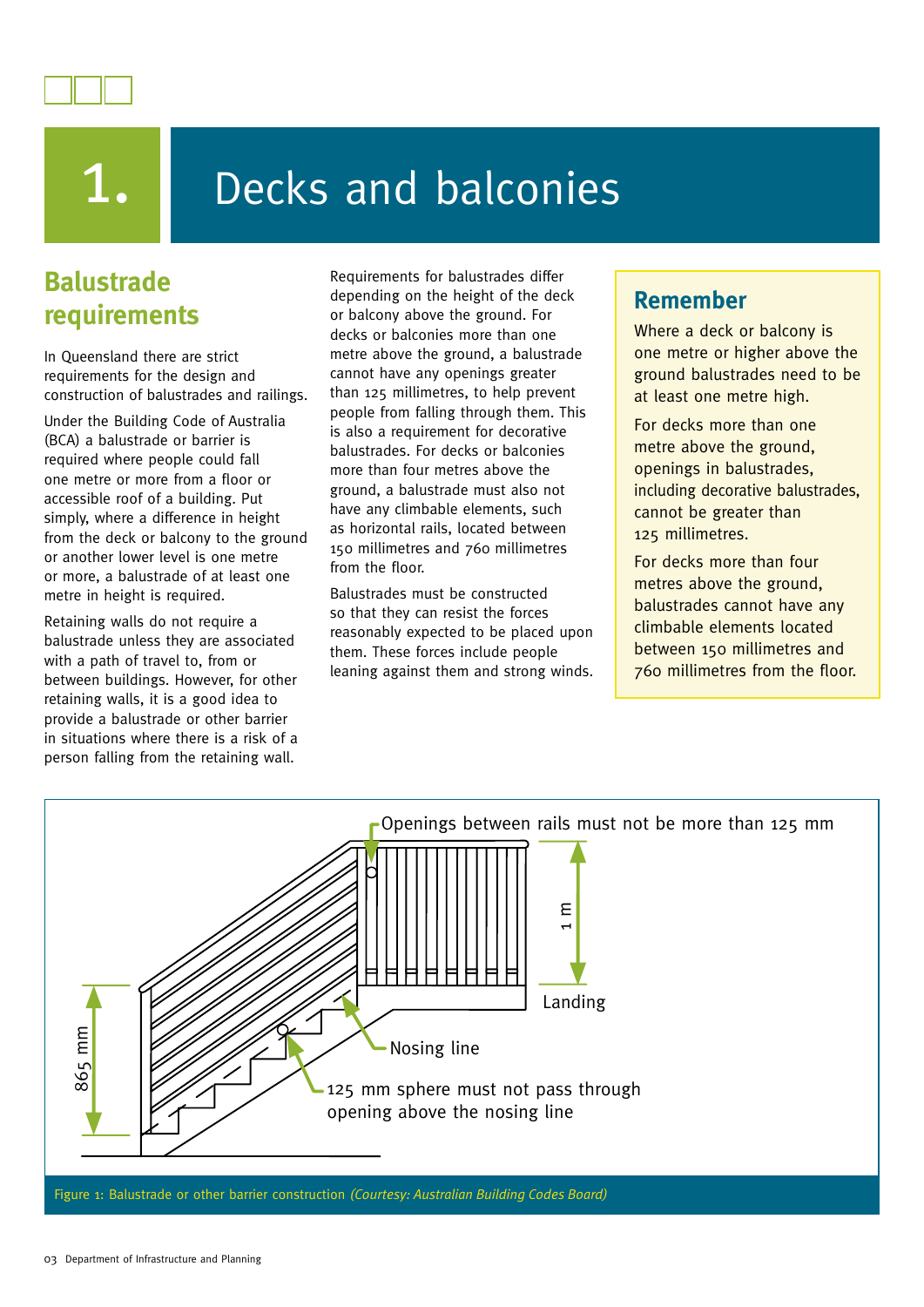# **Stairs**

Balustrades or railings on stairs are equally as important as those for decks and balconies. When people ascend or descend stairs, they generally gain support using the railing, which can also act as a barrier. Therefore, stairs require a similar barrier to decks and balconies, and it is important that these balustrades are sturdy and can withstand appropriate pressures, such as the force of a person.

For most stairs, a barrier of at least 865 millimetres high above the 'nosing' of the stair treads is required. The 'nosing' of the stair treads can be

measured by placing a string line, or straight object, where each stair tread begins, forming a slope. The measurement of 865 millimetres can be taken vertically anywhere along this line to the bottom of the balustrade. As with balustrades for decks and balconies, gaps in balustrades on stairs cannot have openings greater than 125 millimetres. For stairs more than four metres in height, a balustrade must also not have any climbable elements, such as horizontal rails, located between 150 millimetres and 760 millimetres from the floor.



Stairs require a similar barrier to decks and balconies

### **Windows**

Elevated opening windows, which are common in older houses—especially Queenslander style homes and units, must have a barrier at least 865 millimetres high if a person could fall four metres or more from the window. Generally, this requirement can be met by locating the bottom of the window at least 865 millimetres above the floor. As with balustrades for decks, balconies and stairs, gaps in barriers for windows cannot have openings greater than 125 millimetres. For windows, where a person could fall four metres or more, the barrier must not have any climbable elements, such as horizontal rails, located between 150 millimetres and 760 millimetres from the floor.

# **Future Building Code of Australia changes**

The Building Code of Australia may soon be amended to incorporate the recommendations from the Monash University's, *Slips Trips and Falls* research paper. This paper investigated fatalities and injuries in buildings and the relationship of these injuries to the design and construction of buildings. It is expected the new requirements will be more stringent with regard to climbable elements within all balustrades. The exact nature of the changes are under consideration and if you would like any further information regarding building requirements please contact your Local Government or a private building certifier.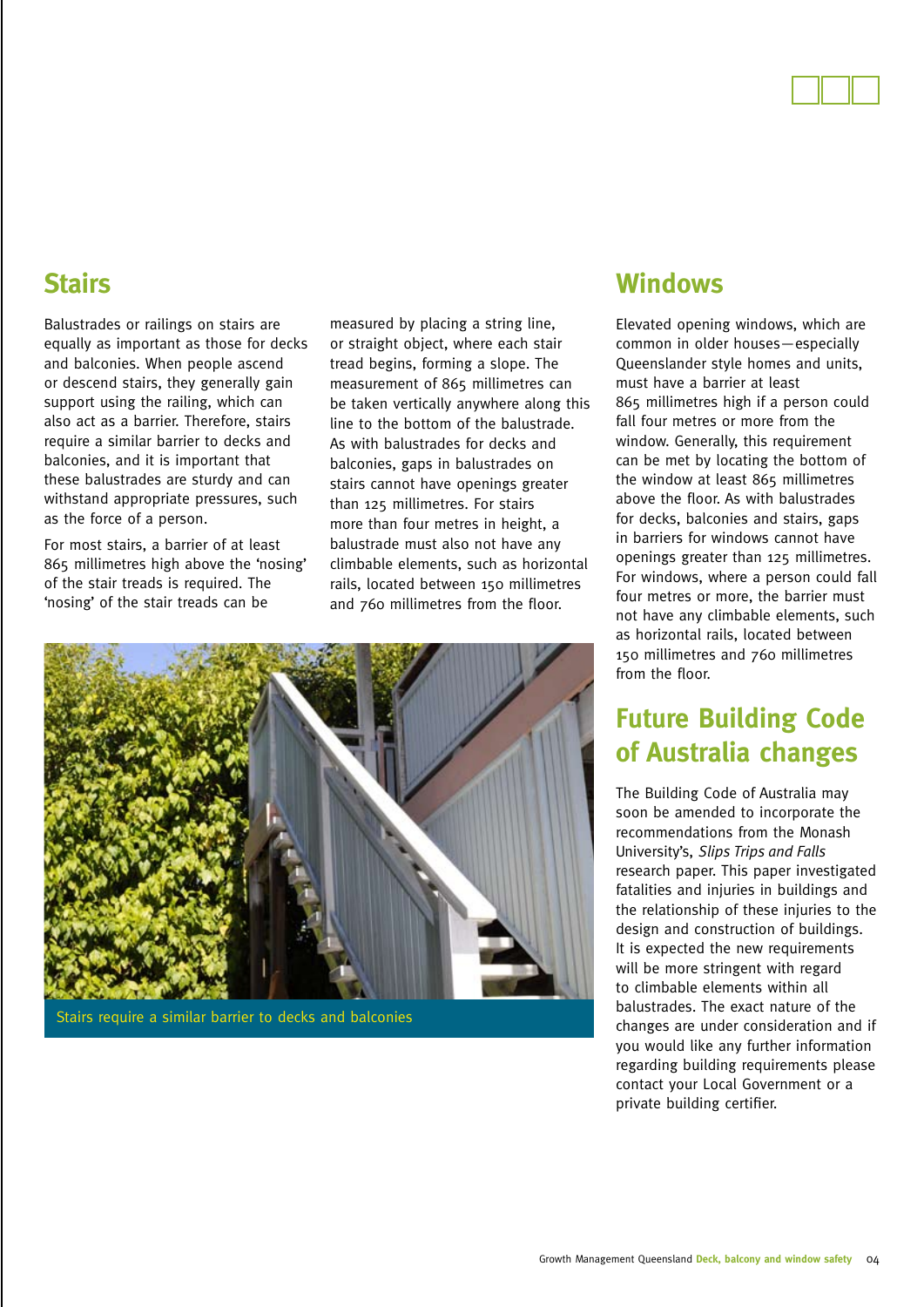

# 2. Safety

# **Children**

Data collected by the Queensland Injury Surveillance Unit (QISU) shows that between 1998 and 2001 there were two deaths of children under 14 years of age from balcony falls in Queensland, and from 1998 to 2002 there were 3177 hospitalisations due to children under five years of age falling from high levels.

Falls from balconies or windows accounted for 252 child hospitalisations (eight per cent of high falls). Of these, 181 were due to falls from balconies or decks and 71 were due to falls from windows.

It is estimated that this data represents only 25 per cent of actual incidents in Queensland.

#### Helping prevent falls from decks and balconies

The most common reasons children fall from a deck or balcony are:

- climbing horizontal parts of balustrades
- passing through the horizontal parts of a balustrade
- climbing on furniture on a deck or balcony
- lack of supervision of children on a deck or balcony.

Kidsafe Queensland and QISU advise that parents can take a number of precautions to help ensure the safety of children around decks and balconies and recommend that buildings occupied by children should be adapted to make them safe.



Thousands of children have been hospitalised after falling from high levels

Where a deck or balcony is more than one metre above the ground, there should be absolutely no climbable elements in the balustrade.

Any furniture placed on the deck should be:

- positioned well away from the balustrade
- heavy enough to discourage children from moving it close to the balustrade.

One of the best ways to help prevent a child from falling from a deck or balcony is by constantly supervising them. If a deck or balcony is inaccessible to an unsupervised child, the likelihood of a fall is dramatically decreased. Child access to decks and balconies can be restricted by installing high locks and latches and self-closing devices on the access points.

### Helping prevent falls from windows

The most common reasons children fall from windows are:

- furniture placed below opening windows
- failure of flyscreens to protect openings
- non safety-grade glass (often in older buildings where this requirement did not apply at the time of construction).

Building design can play an important part in helping prevent injuries from falls from windows. QISU recommends that where rooms may be used by children, larger opening windows should be avoided and higher positioned louvre-type windows should be used instead.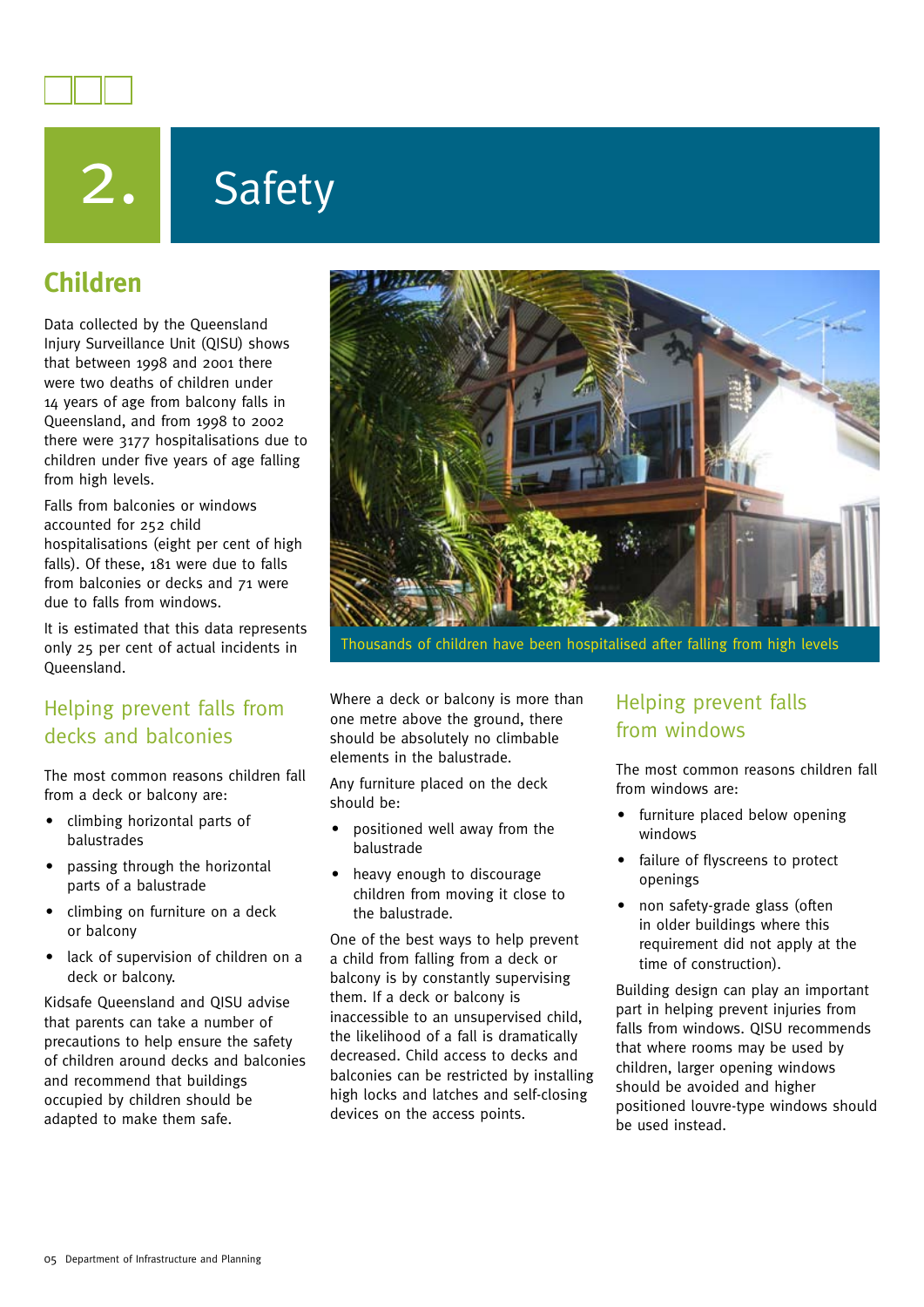

Where it is likely a child can gain access to a window, the opening should be limited to a maximum of 100 millimetres. To do this, windows can be fitted with devices (to allow a window to only open 100 millimetres for example) or barriers (metal mesh or bars with no opening greater than 100 millimetres). Natural ventilation of rooms will also need to be considered where windows are fitted with these devices or barriers.

Fly screens may be effective barriers for insects, but they do not prevent children from falling out of windows. A metal mesh or grill is a suitable alternative that will allow a breeze through the building.

### **Remember**

Positioning air-conditioners or other climbable objects on a balcony or deck close to a balustrade should be avoided or made non-climbable as these can be used as a foothold for children to climb on.

Do not place beds, furniture or other climbable objects beneath or near opening windows.



Avoid placing climbable objects close to balustrades or opening windows

## **Adults**

The most common reasons for adults falling from balconies or decks are:

- alcohol or drugs
- sitting on top of the balustrade
- balustrade failure.

Numerous deaths associated with falls from decks and balconies have been due to alcohol or drug consumption. Most of these falls occur in high-rise buildings. Other known cases of falls have involved a person climbing from one balcony to another, or over a balustrade.

#### **Remember**

When using a deck or balcony, you need to be aware of the dangers of alcohol or drugs and the effects these can have on your judgement and balance.

Never climb from one balcony to another, or over a balustrade, especially in multistorey or high-rise buildings.



Numerous deaths have been associated with falls from high-rise balconies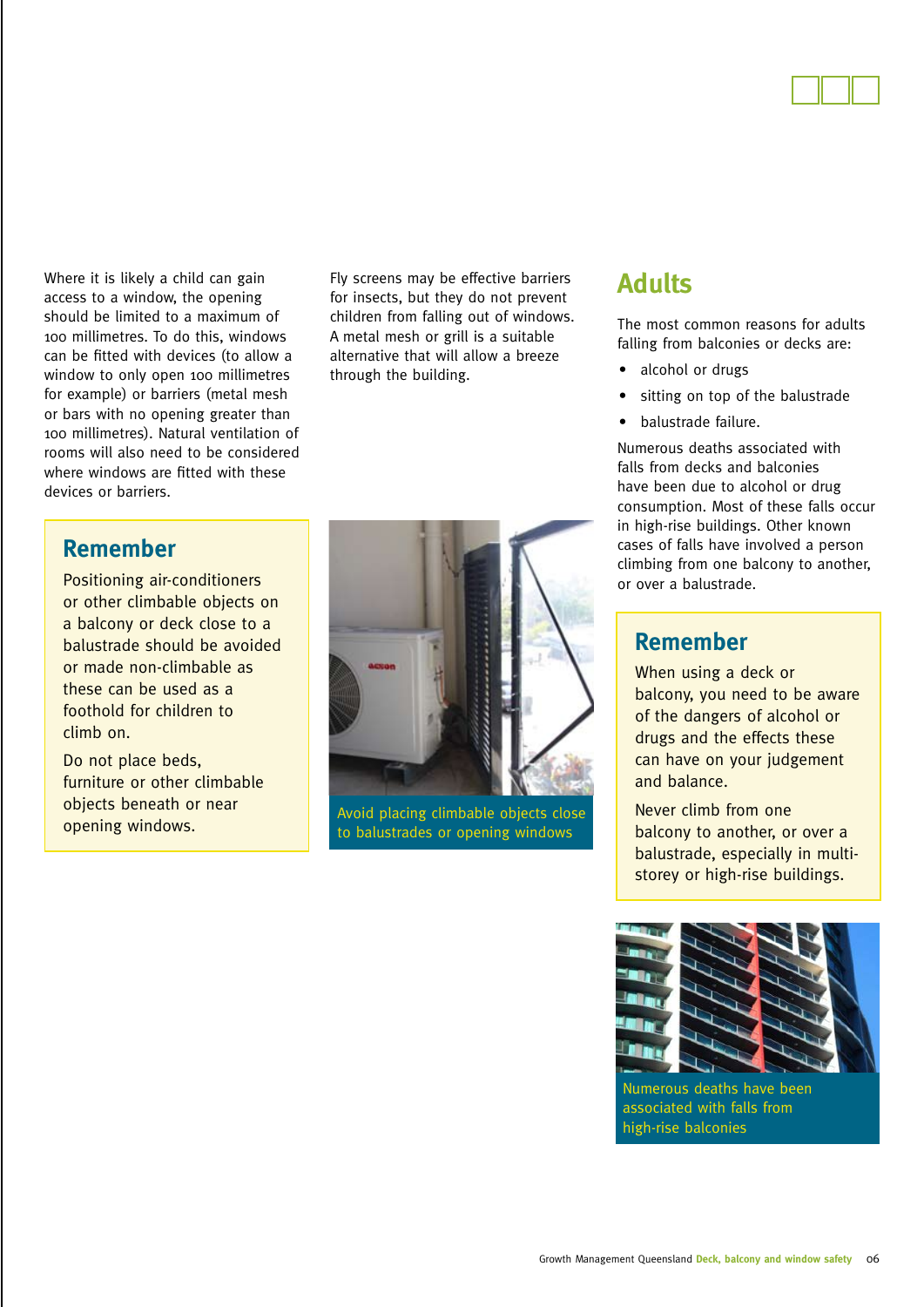



# Things to consider

# **Termite Attack**

Termites can be a major problem in timber structures. Timber in the ground should be termite resistant or treated in accordance with the relevant standards in the BCA.

All timber construction should have a termite barrier, either physical or chemical, to help protect it and to help ensure termites cannot bypass protection systems to adjacent structures. Termite barriers must be designed so they can be readily inspected and maintained.

To reduce termite attacks it is also important to ensure all timber is removed from around buildings, including timber stacks, old tree stumps, sleepers and logs.

Termites also prefer humid conditions so keep air under the building or structure dry by improving sub-floor ventilation, drainage and access.

#### **What to look for:**

- any decaying timber that forms part of the deck or balcony
- discoloured or blistered paint
- depression of timber
- termite mud nests
- any build-up of soil around the base of the timber–if timber is untreated it should not be in contact with soil
- fine 'sawdust'-type material around or below timber– this can signal that termites

# **Wet rot and moisture**

Wet rot occurs when timber decomposes due to high levels of moisture. It often occurs when two pieces of timber are in contact, trapping water and moisture. Timbers exposed to the elements need to be adequately painted to help protect the timber from contact with water and moisture.

To reduce the likelihood of wet rot, any areas of the deck or balcony that are frequently damp should be addressed immediately. Dampness can occur when pot plants without bottom plates or feet are placed on the deck or balcony. Soil and other debris should also be cleared away from the deck or balcony, bearers or joists (if it is a low deck or balcony), and posts or supports.

If wet rot occurs in structural timbers (such as posts, bearers or joists), seek expert advice to establish the implications for the structural integrity of the deck or balcony.

Any structural problems need to be addressed immediately as there is little or no benefit in repairing the damage if it is only going to reappear soon.



are active.<br>
Reep trays or feet under pot plants<br>  $\begin{array}{ccc}\n\hline\n\text{Keep trays or feet under pot plants}\n\end{array}$ to reduce moisture on decking

If wet rot occurs in non-structural areas, ensure rotten timbers are removed and replaced. If the damaged area is fairly small, it can sometimes be cut away and a new piece of timber adequately joined to the remaining timber. If the damage is confined to a very small area, an epoxy-based repair kit can sometimes be used to fill the damaged area once it has been cut back to sound timber and the new surface of the timber can be treated with a suitable coating.

In some cases preservative tablets can be inserted into the timber adjacent to the repaired area, to help protect the timber 'from within'.

After repair, external timbers should be protected with adequate coats of paint or another suitable timber treatment or preservative. If there is any doubt as to whether a structural problem has been eliminated, the new and adjoining timber should be treated with a proprietary wet rot treatment before repainting or treating. Water damage to your deck or balcony may also occur at the junction of the floor material and elements such as timber posts or handrails.

In these areas there is the potential for water to lay on horizontal surfaces such as bearers or joists, particularly where structures are enclosed.

Care should be taken to inspect these sections for decay.



Water left on timber can cause fixings to deteriorate and rust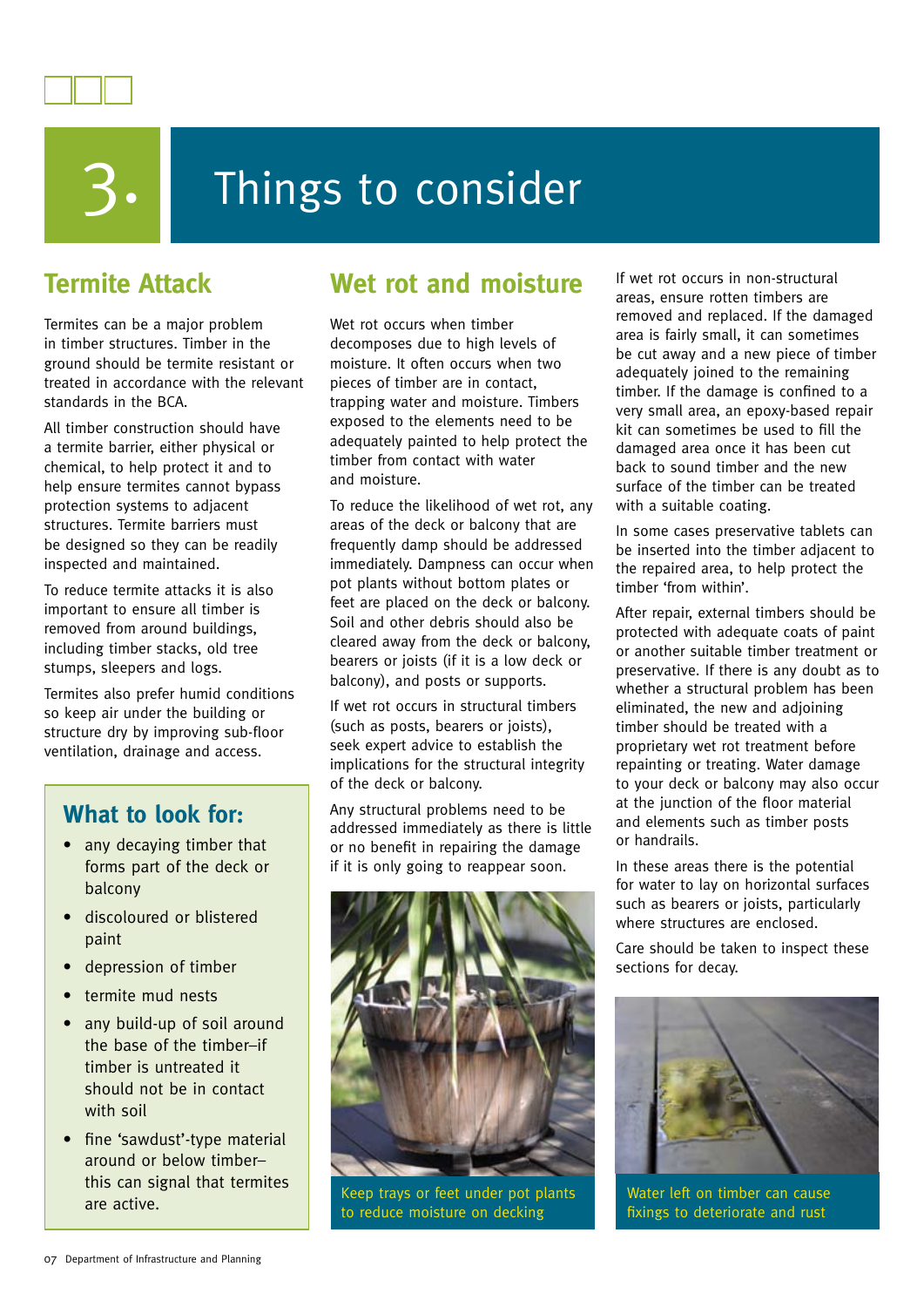# **Coastal effects**

Decks and balconies on properties near the coast can have a higher risk of potential failure. This is due to the harsh environment and corrosive effects of salt, sand and wind, which can affect unprotected timber and steel structures, reinforcing steel and fixings such as bolts and fixing plates. Such corrosion can lead to mechanical or abrasive wear which can cause timber to break down and steel to corrode.

One of the best ways to help protect your deck or balcony against this type of corrosion is to apply and maintain an oil-based paint on exposed timber surfaces such as bearers, joists and posts. Decking oil alone will generally not provide a sufficient barrier against the corrosive coastal atmosphere.

Steel used in coastal areas should be protected by a coat of paint or other protective coating. This protection should be carried out at the time of construction to help prevent initial deterioration. Steel that is left unprotected and starts to rust or corrode should be dealt with promptly to prevent further deterioration.

## **Loads**

Any building element needs to be designed and engineered to withstand certain loads.

Loads are an important aspect to consider when you are establishing the stability and integrity of a deck or balcony. It is often easy to overlook the load that the combined weight of a number of people exerts on the structure. Every time 13 people gather on a deck or balcony, they exert the same force as a small car. This force is greatly increased when the people jump, dance or move about. Large pots, water features and furniture can also contribute to the loads applied to your deck or balcony.

#### **What to look for:**

- avoid installing heavy objects such as spas on a deck or balcony, unless the deck or balcony has been specifically designed to withstand this extra load
- avoid excessive jumping, dancing or other movement on a deck or balcony, unless the deck or balcony has been specifically designed to withstand this extra load
- remember that as a deck or balcony ages, elements generally deteriorate, reducing its ability to withstand the loads for which it was originally designed
- avoid having large numbers of people gather on a deck or balcony at once, unless the deck or balcony has been specifically designed to withstand this load.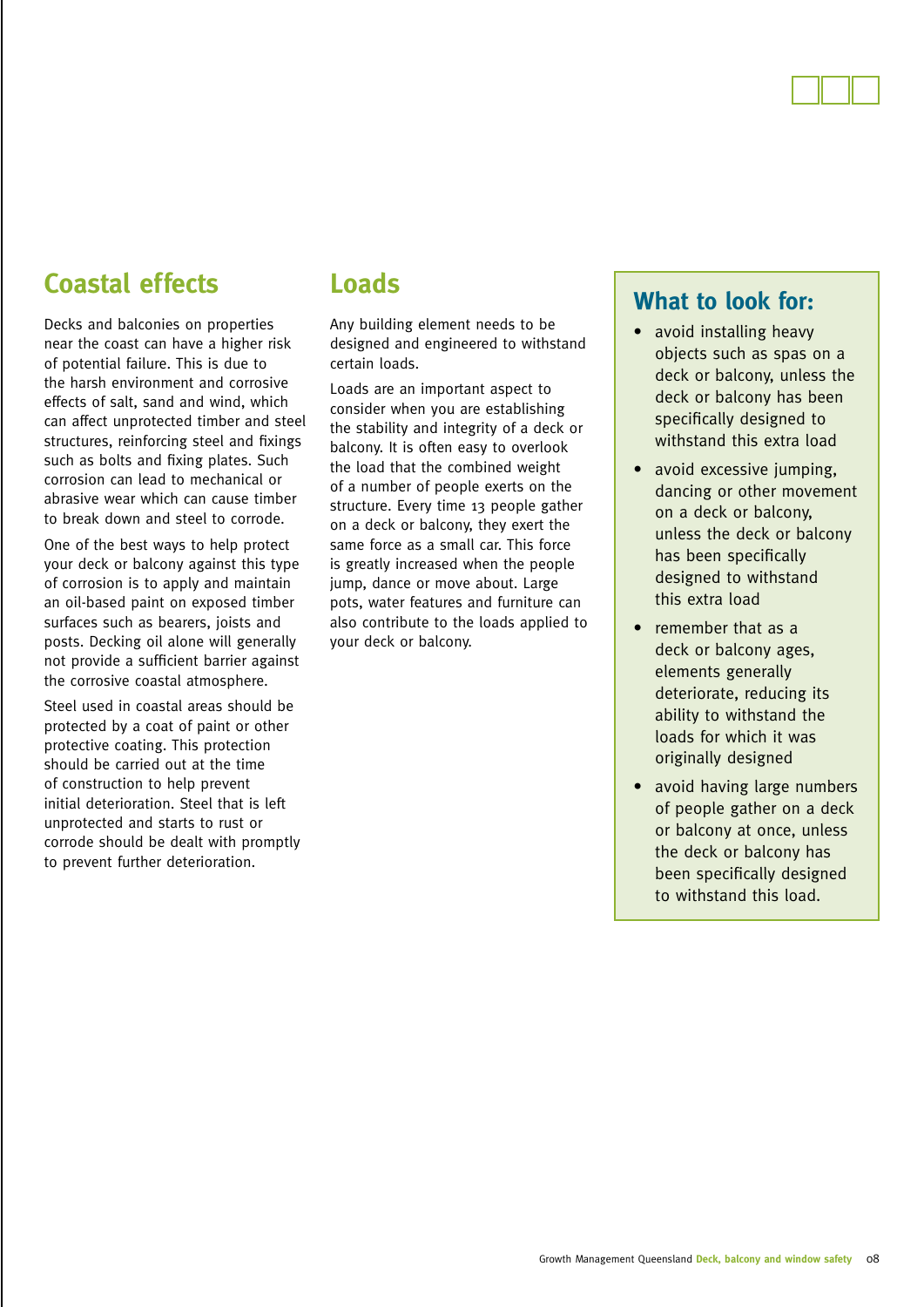



# Inspecting decks and balconies

Decks and balconies require regular and effective maintenance to help ensure their long-term safety. The frequency of this maintenance depends on the materials, type of finish, climate and the degree of exposure to the weather.

It is important to allow access for visual inspections of a deck or balcony. Of particular interest are the areas where timbers join, where metals are in contact and areas providing ground support. Enclosing the underside of a deck or balcony by cladding between the posts or installing a ceiling, is not recommended because it can prevent the ability to visually inspect these areas.

# **Helpful hint**

Take photos of your deck or balcony after completing building work. The section below outlines the key components that should be photographed to assist with future inspections. Use these photos as reference points when carrying out inspections to identify any changes or movement of components.

# **Components of decks and balustrades to regularly inspect**

#### Fixings

Fixings, including post brackets, should be free from rust, bending or fractures. Although rust can occur more rapidly in coastal regions, products can be applied to metal fixings or components to slow or prevent this process.

For a weather-exposed deck or balcony, all fixings such as nuts, bolts, screws and nails should be metal with noncorroding properties. In most cases, hot dipped galvanised fasteners should be used. However, in some highly corrosive coastal atmospheres, stainless steel fixings may be needed.

### **What to look for**

Bending or stress of post brackets–in most cases these brackets will be above ground level, which will make visual inspection easier.

Deterioration of nuts, bolts, screws or nails–these fasteners can be integral to the deck or balcony and need to be free from deterioration. Rusting metal may be easier to find as it may leave a mark on the connecting timber or paint. Identify, repair and replace these areas as soon as possible.



Inspect post brackets for bending or stressing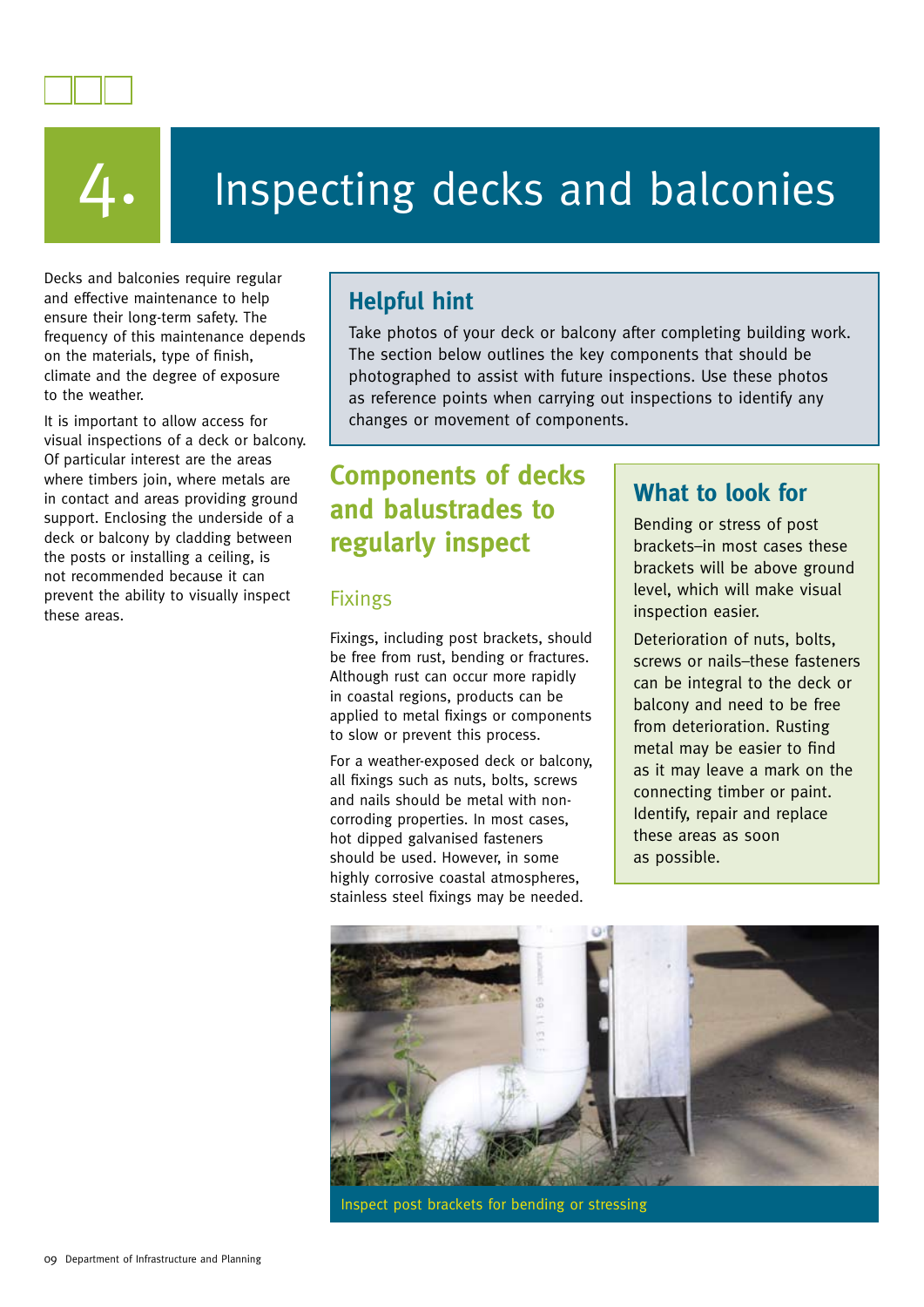

## **Suggestions for general maintenance**

- Avoid frequently wetting decks and balconies and where possible sweep them instead of hosing.
- If your deck or balcony does get wet, ensure it is adequately ventilated to allow quicker drying.
- Place pot plants on trays and prevent them from overflowing.
- Remove shrubs or vegetation that permanently shade the deck or balcony, and remove creepers from rails or other components, as these prevent moisture from escaping.
- Ensure that timber decking is thoroughly cleaned before coating. Re-apply finishes at regular intervals depending on the finish type and degree of exposure.
- Always avoid using Oregon pine for structural purposes as it has a poor lifespan and durability.

#### Posts

Where the deck or balcony is raised and relies on posts for support, adequate engineering is required to ensure the strength and stability of these components.

Deterioration and subsequent failure of posts can result in death or serious injury to people and damage to property. Timber should be treated appropriately if in the ground or be of a species that will not degrade in soil.

Check timber posts for wet rot where bearers and other timbers are in contact with posts. Signs of wet rot include a fungus type growth on the timber, timber becoming spongy and fibrous and failure of the timber.

Steel posts in the ground should be checked for signs of rust and deterioration as water can pool around these areas.

#### **What to look for:**

- rusting of steel posts
- warped, cracked or damaged posts
- signs of wet rot in timber.

#### Bracing

Bracing is often used to support a deck or balcony, helping prevent it from moving under load. Decks and balconies can come under considerable stress from swaying or twisting. If bracing fails, there is a significant risk of harm being caused to people and property. It is therefore important to inspect any bracing of a deck or balcony to ensure there has not been any excessive structural movement.

### **What to look for:**

- warped, cracked or damaged bracing elements
- fixings that are coming loose or deteriorating.



Inspect bracing on decks and balconies for undue structural movement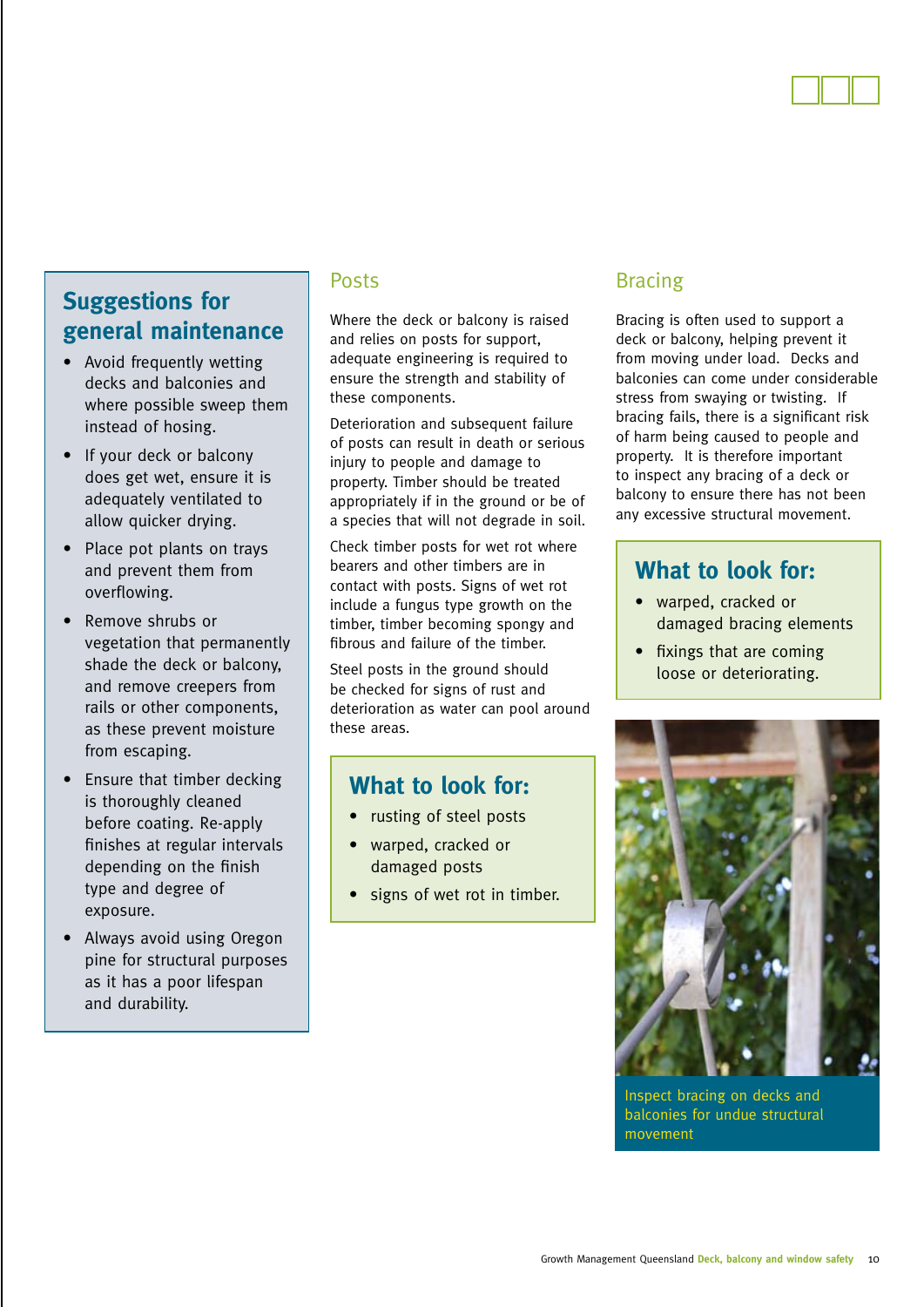#### Bearers and joists

Bearers and joists are vital to the integrity of a deck or balcony. Bearers support the joists, which in turn support the decking. It is important that bearers and joists are in good condition and free from defects such as warping and cracking.

#### **What to look for:**

• warped, cracked or damaged bearers or joists.





Check bearers and joists for warping or cracking

#### **Balustrades**

Anchor points of the balustrade should be inspected regularly to ensure these are free from deterioration. Any weakening of these anchors could cause them to fail if a load was applied to the balustrade, such as a person leaning against the balustrade.

#### **What to look for:**

- rust and wear at anchor points (where the balustrade is fixed to the deck or balcony, walls or posts)
- ensure the handrail is securely fastened to the balustrade
- check that any glass balustrades are free from chips or cracks
- openings in balustrade must comply with the relevant building regulations.



Weakened anchors for balustrades could cause them to fail if people lean against them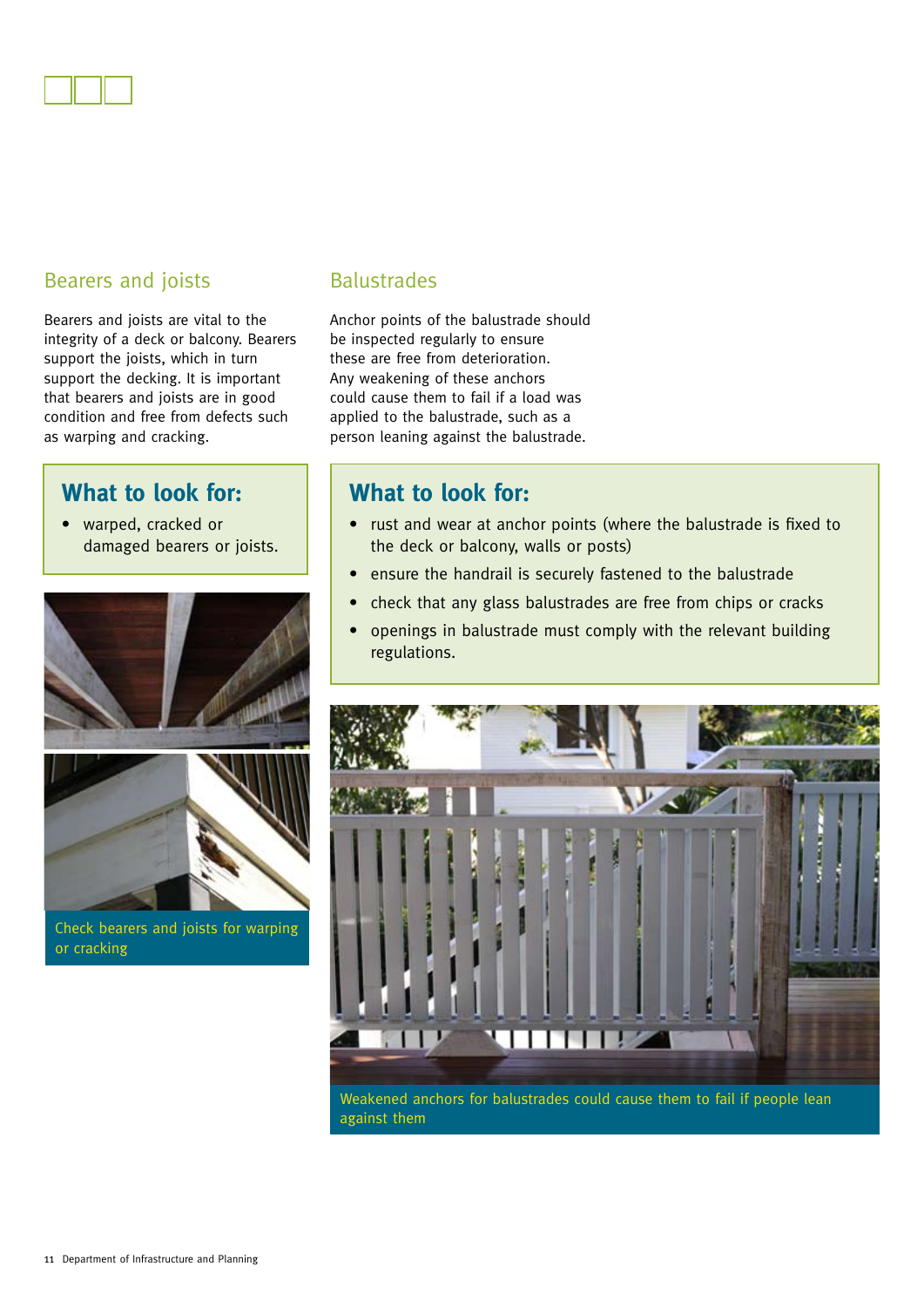

# **Planning on extending or renovating**

If you are planning to extend your house or carry out renovation work, ensure you use a licensed contractor. You can search the Queensland Building Services Authority's website and conduct a licence search of licensed contractors at **www.bsa.qld.gov.au**

You should also check with your Local Government or a private building certifier to determine if a building approval is required.

#### Contacts for inspection services

Queensland Building Services Authority **www.bsa.qld.gov.au**

Board of Architects of Queensland **www.boaq.qld.gov.au**

Board of Professional Engineers of Queensland

**www.bpeq.qld.gov.au**

If you have purchased a property with an existing deck or balcony, you should also contact your Local Government to check that all required building approvals have been obtained.

# **Acknowledgements**

The Queensland Injury Surveillance Unit provided information for the use in this guideline. **www.qisu.org.au**

Kidsafe Queensland provided information for the use in this guideline. **www.kidsafeqld.com.au**